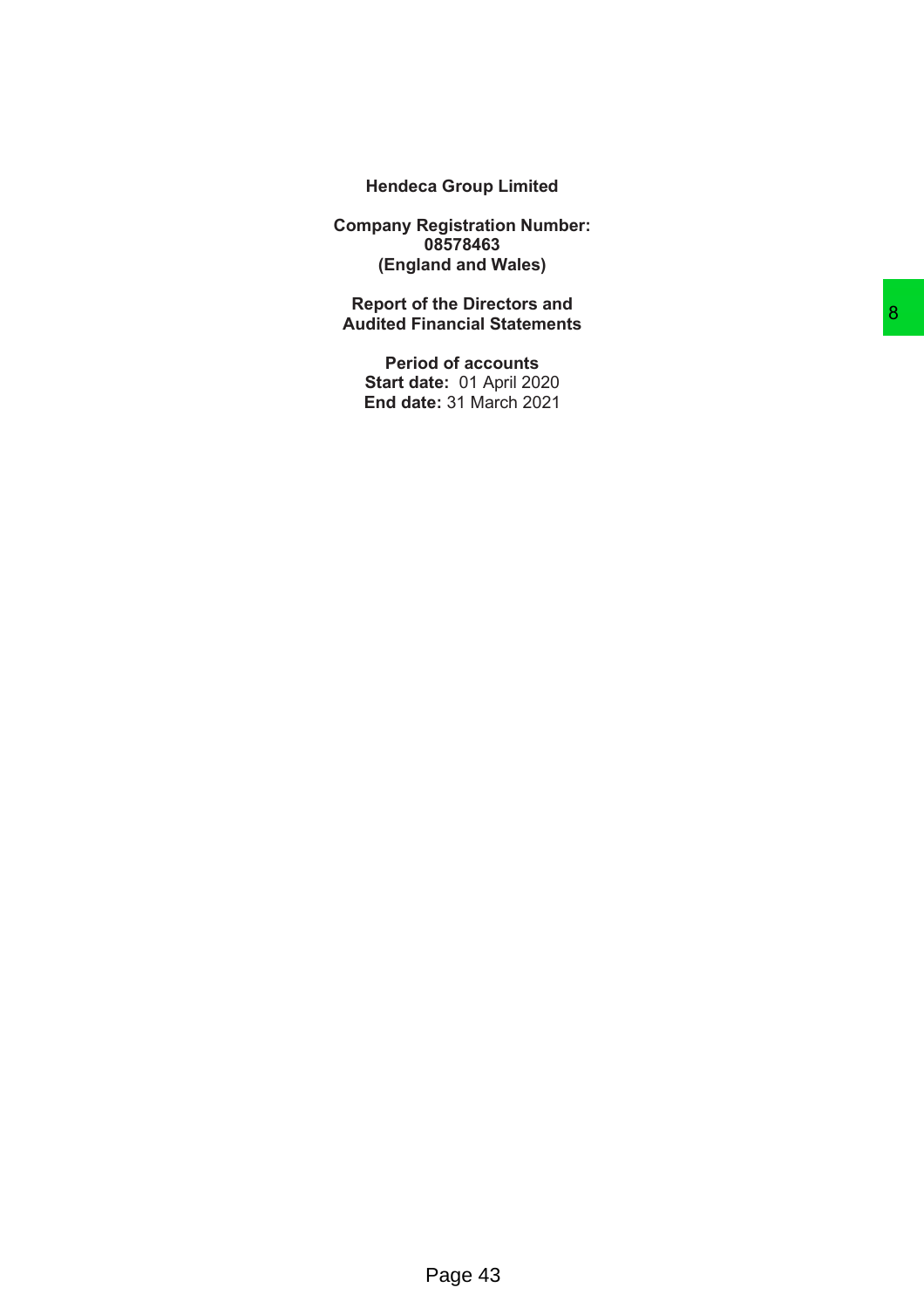|   |                                          |                | Page           |
|---|------------------------------------------|----------------|----------------|
| 8 | <b>Company Information</b>               |                | $\overline{3}$ |
|   | <b>Report of the Directors</b>           |                | $4$ to $5$     |
|   | <b>Independent Auditor's Report</b>      |                | 6 to 8         |
|   | <b>Profit and Loss Account</b>           |                | 9              |
|   | <b>Balance Sheet</b>                     |                | 10             |
|   | <b>Statement of Changes in Equity</b>    |                | 11             |
|   | <b>Notes to the Financial Statements</b> |                | 12 to 16       |
|   |                                          |                |                |
|   |                                          |                |                |
|   |                                          |                |                |
|   |                                          |                |                |
|   |                                          |                |                |
|   |                                          |                |                |
|   |                                          |                |                |
|   |                                          |                |                |
|   |                                          |                |                |
|   |                                          |                |                |
|   |                                          |                |                |
|   |                                          |                |                |
|   |                                          |                |                |
|   |                                          |                |                |
|   |                                          |                |                |
|   |                                          |                |                |
|   |                                          | $\overline{2}$ |                |
|   |                                          |                |                |
|   |                                          | Page 44        |                |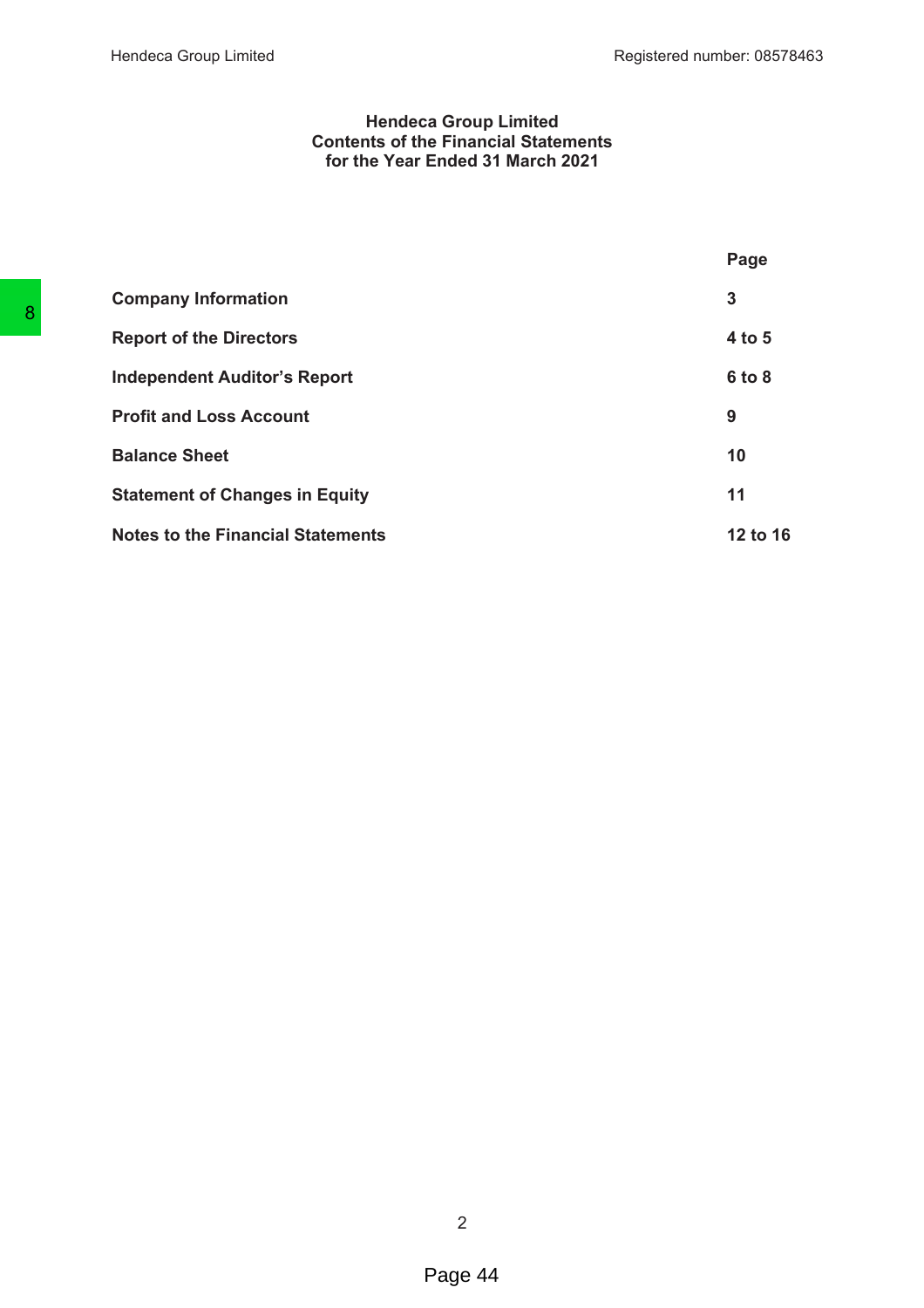## **Hendeca Group Limited Company Information for the Year Ended 31 March 2021**

| <b>Directors:</b>                                                | S Ruddy<br>J Harris<br>8<br>R Childs (appointed 1 June 2020)<br>J Lewis (appointed 8 October 2020)<br>L Hobbs (appointed 24 November 2020) |
|------------------------------------------------------------------|--------------------------------------------------------------------------------------------------------------------------------------------|
| <b>Registered office:</b>                                        | <b>Woodhatch Place</b><br>11 Cockshot Hill<br>Reigate<br>Surrey<br>RH <sub>2</sub> 8EF                                                     |
| <b>Company Registration Number:</b> 08578463 (England and Wales) |                                                                                                                                            |
| <b>Ultimate Parent:</b>                                          | <b>Surrey County Council</b><br><b>Woodhatch Place</b><br>11 Cockshot Hill<br>Reigate<br>Surrey<br>RH <sub>2</sub> 8EF                     |
| <b>Auditor:</b>                                                  | <b>UHY Hacker Young LLP</b><br>4 Thomas More Square<br>London<br>E1W 1YW                                                                   |
| <b>Bankers:</b>                                                  | <b>HSBC</b><br>60 Queen Victoria Street<br>London<br>EC4N 4TR                                                                              |
|                                                                  |                                                                                                                                            |
|                                                                  | $\ensuremath{\mathsf{3}}$                                                                                                                  |
|                                                                  | Page 45                                                                                                                                    |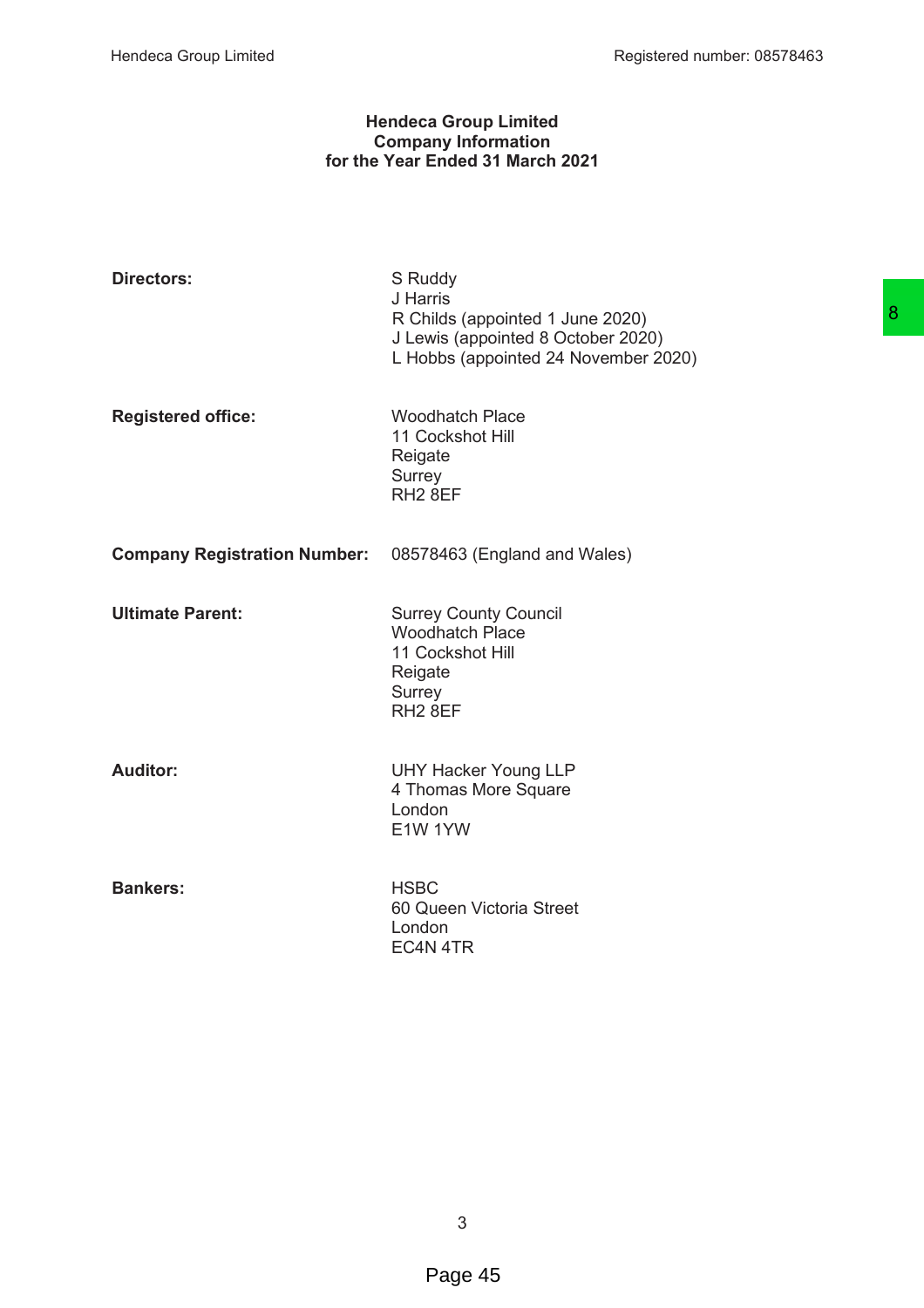### **Hendeca Group Limited Report of the Directors for the Year Ended 31 March 2021**

The directors present their report with the financial statements of the company for the year ended 31 March 2020.

## **Principal activities**

The principal activities of the company in the year under review was the supply of Professional Business Services including IT managed services, data centre hosting and fire and rescue resilience services.

## **Directors**

The directors shown below have held office during the whole of the year from 01 April 2020 to 31 March 2021.

S Ruddy J Harris

The following directors were appointed during the period:

R Childs (1 June 2020) J Lewis (8 October 2020) L Hobbs (24 November 2020)

## **COVID-19**

The COVID-19 outbreak has developed rapidly in 2020 and continues into 2021. It has resulted in unprecedented actions being taken by Governments across the globe, which have had a significant adverse impact on large swathes of the economy.

The impact on our business and results remained limited through out the year. Due to the nature of our business and customer base there has been limited impact on our current trading environment, and we do not foresee any long-term adverse impacts.

We will continue to follow the Government's and relevant sector specific bodies policies and advice to ensure we always protect the safety and health of our employees and customers.

We also refer to note 2.1 on the company as a going concern.

## **Company policy on the employment of disabled persons**

It is the company's policy to give employment to disabled persons wherever practicable and to make all reasonable adjustments to enable a person with a disability to perform to their highest ability. **B**<br>
Business Services including IT managed services,<br>
resilience services.<br>
Directors<br>
The directors shown below have held office during the<br>
The directors shown below have held office during the<br>
31 March 2021.<br>
S Ruddy<br>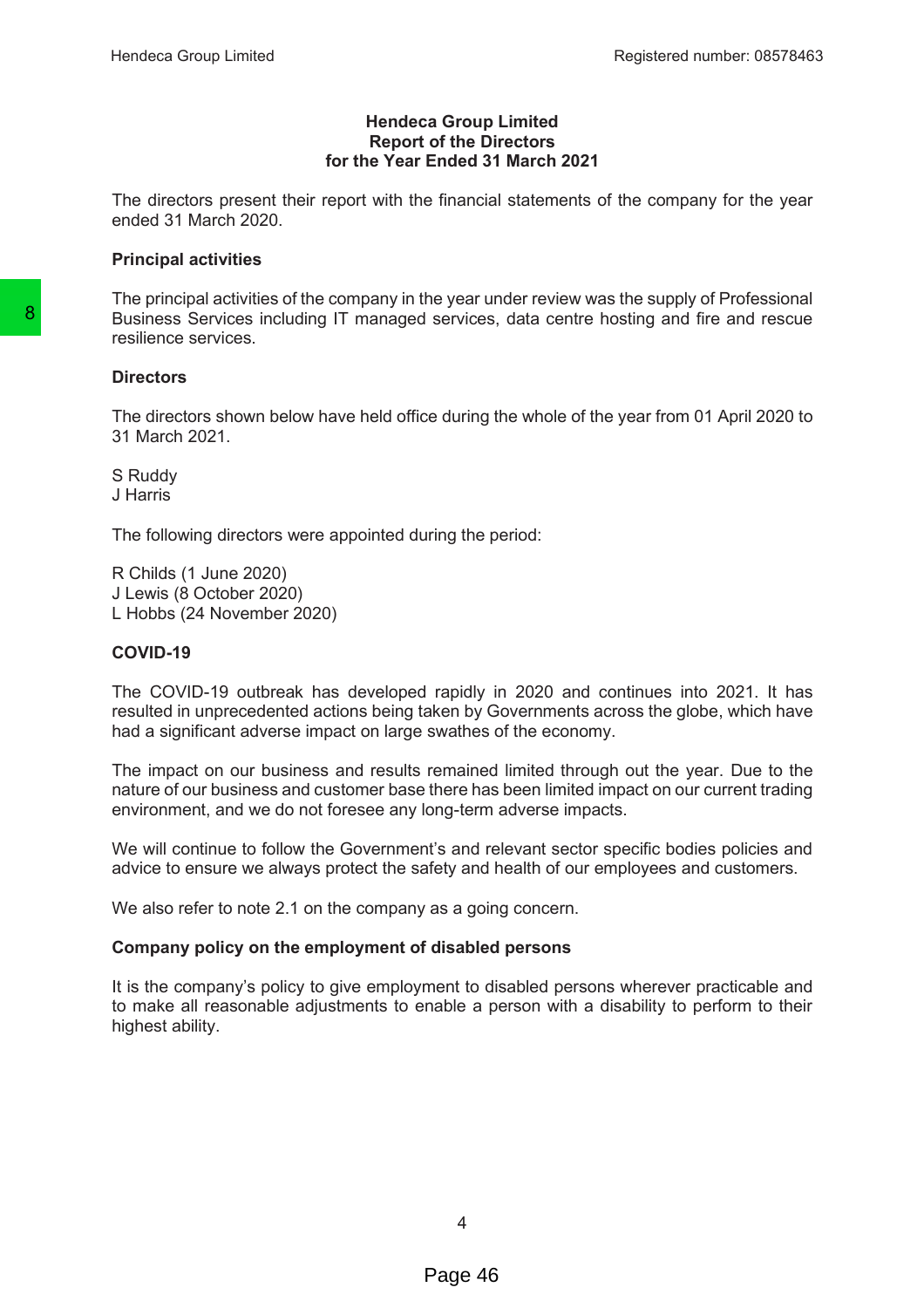# **Directors' responsibilities statement**

The directors are responsible for preparing the Directors' report and the financial statements in accordance with applicable law and regulations.

Company law requires the directors to prepare financial statements for each financial year. Under that law the directors have elected to prepare the financial statements in accordance with United Kingdom General Accepted Accounting Practice (United Kingdom Accounting Standards and applicable law). Under company law the directors must not approve the financial statements unless satisfied that they give a true and fair view of the state of affairs of the Company and of the profit or loss of the Company for that period. In preparing these financial statements, the directors are required to:

- · select suitable accounting policies and then apply them consistently,
- · make judgments and accounting estimates that are reasonable and prudent, and
- · prepare the financial statements on the going concern basis unless it is inappropriate to presume that the company will continue in business.

The directors are responsible for keeping adequate accounting records that are sufficient to show and explain the company's transactions and disclose with reasonable accuracy at any time the financial position of the company and enable them to ensure that the financial statements comply with the Companies Act 2006. they give a frue and fair view of the state of affairs of **8**<br>the Company for that period. In preparing these direct to:<br>direct to:<br>nurtheres that are reasonable and prudent, and<br>timedes that are reasonable and prudent, an

They are also responsible for safeguarding the assets of the company and hence for taking reasonable steps for the prevention and detection of fraud and other irregularities.

## **Provision of information to auditor**

Each of the persons who are directors at the time when this Directors' report is approved has confirmed that:

- so far as that director is aware, there is no relevant audit information of which the company's auditor is unaware, and
- · that director has taken all the steps that ought to have been taken as a director in order to be aware of any information needed by the company's auditor in connection with preparing its report and to establish that the company's auditor is aware of that information.

## **Auditor**

In accordance with the company's articles, a resolution proposing that UHY Hacker Young be reappointed as auditor of the company will be put at a General Meeting.

In preparing this report, the directors have taken advantage of the small companies exemptions provided by part 15 of the Companies Act 2006.

## **This report was approved by the board of directors on 28 September 2021**

**And Signed On Behalf Of The Board By:** Lynne Hobbs

Lynnetfalls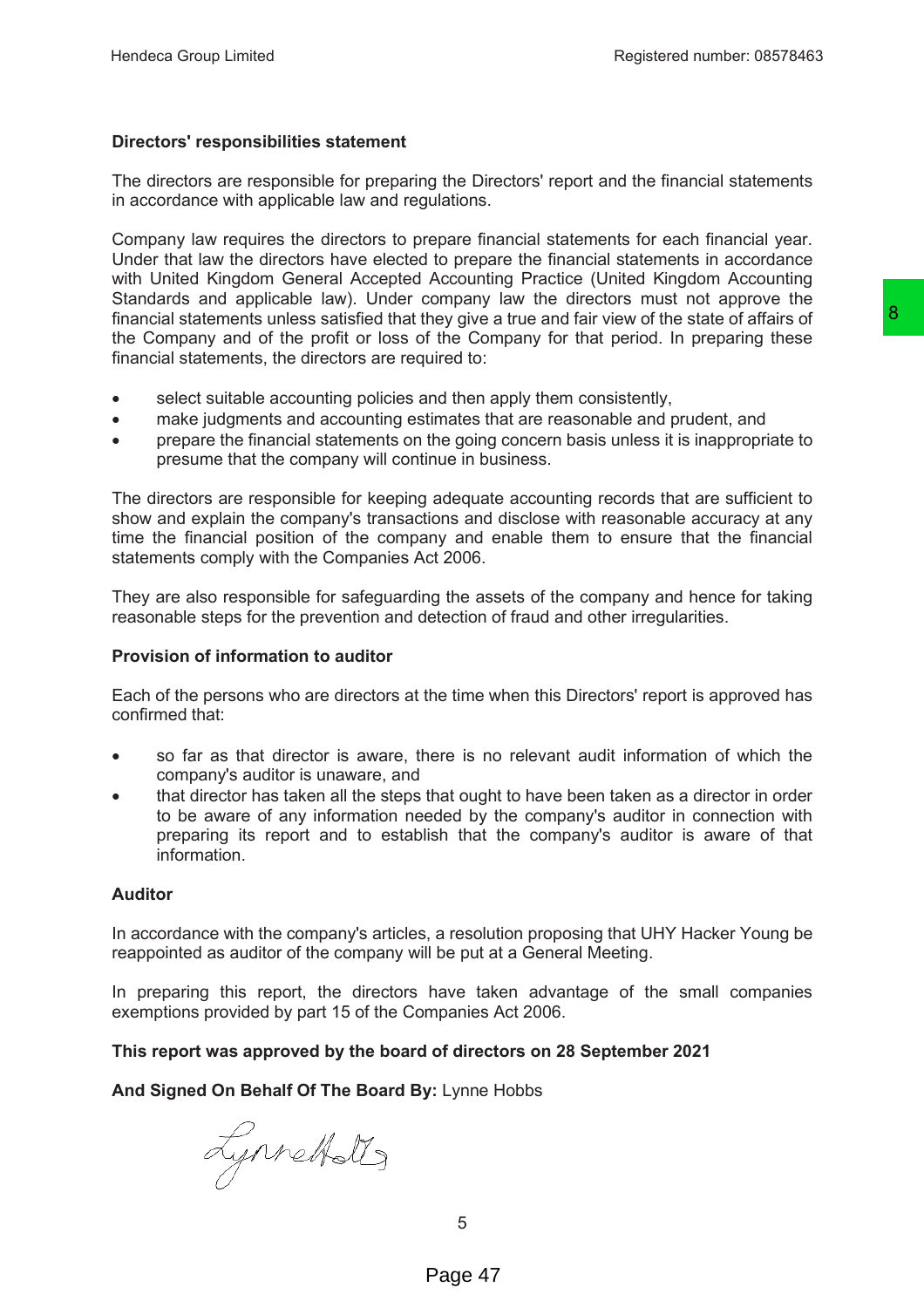

**UHY Hacker Young LLP** Quadrant House 4 Thomas More Square London E1W 1YW

### **Opinion**

We have audited the financial statements of Hendeca Group Limited(the company) for the year ended 31 March 2021 which comprise the Profit and Loss Statement, the Balance Sheet, the Statement of Changes in Equity, and notes to the financial statement, including significant accounting policies. The financial reporting framework that has been applied in their preparation is applicable law and United Kingdom Accounting Standards, including FRS 102 *The Financial Reporting Standard applicable in the UK and Republic of Ireland* (United Kingdom Generally Accepted Accounting Practice).

In our opinion the financial statements:

- · give a true and fair view of the state of the company's affairs as at 31 March 2021 and of its profit for the year then ended;
- have been properly prepared in accordance with United Kingdom Generally Accepted Accounting Practice; and
- have been prepared in accordance with the requirements of the Companies Act 2006.

### **Basis for opinion**

We conducted our audit in accordance with International Standards on Auditing (UK) (ISAs (UK)) and applicable law. Our responsibilities under those standards are further described in the Auditor's responsibilities for the audit of the financial statements section of our report. We are independent of the company in accordance with the ethical requirements that are relevant to our audit of the financial statements in the UK, including the FRC's Ethical Standard as applied to listed entities, and we have fulfilled our other ethical responsibilities in accordance with these requirements. We believe that the audit evidence we have obtained is sufficient and appropriate to provide a basis for our opinion. **S**<br>**Ennancial reporting framework that has been applied in the financial report of the mass been applied in CIK and Republic of Instead (United Kingdom Generally** *A***<br>
In our opinion the financial statements:<br>
In the mass** 

### **Conclusions relating to going concern**

In auditing the financial statements, we have concluded that the Directors' use of the going concern basis of accounting in the preparation of the financial statements is appropriate.

Based on the work we performed, we have not identified any material uncertainties relating to events or conditions that, individually or collectively, may cast significant doubt on the entity's ability to continue as a going concern for a period of at least 12 months from when the financial statements are authorised for issue.

Our responsibilities and the responsibilities of the Directors with respect to going concern are described in the relevant sections of this report.

### **Other information**

The other information comprises the information included in the annual report other than the financial statements and our auditor's report thereon. The directors are responsible for the other information contained within the financial statement. Our opinion on the financial statements does not cover the other information and, except to the extent otherwise explicitly stated in our report, we do not express any form of assurance conclusion thereon.

Our responsibility is to read the other information and, in doing so, consider whether the other information is materially inconsistent with the financial statements or our knowledge obtained in the course of the audit, or otherwise appears to be materially misstated. If we identify such material inconsistencies or apparent material misstatements, we are required to determine whether there is a material misstatement in the financial statements or a material misstatement of the other information. If, based on the work we have performed, we conclude that there is a material misstatement of this other information, we are required to report that fact.

We have nothing to report in this regard.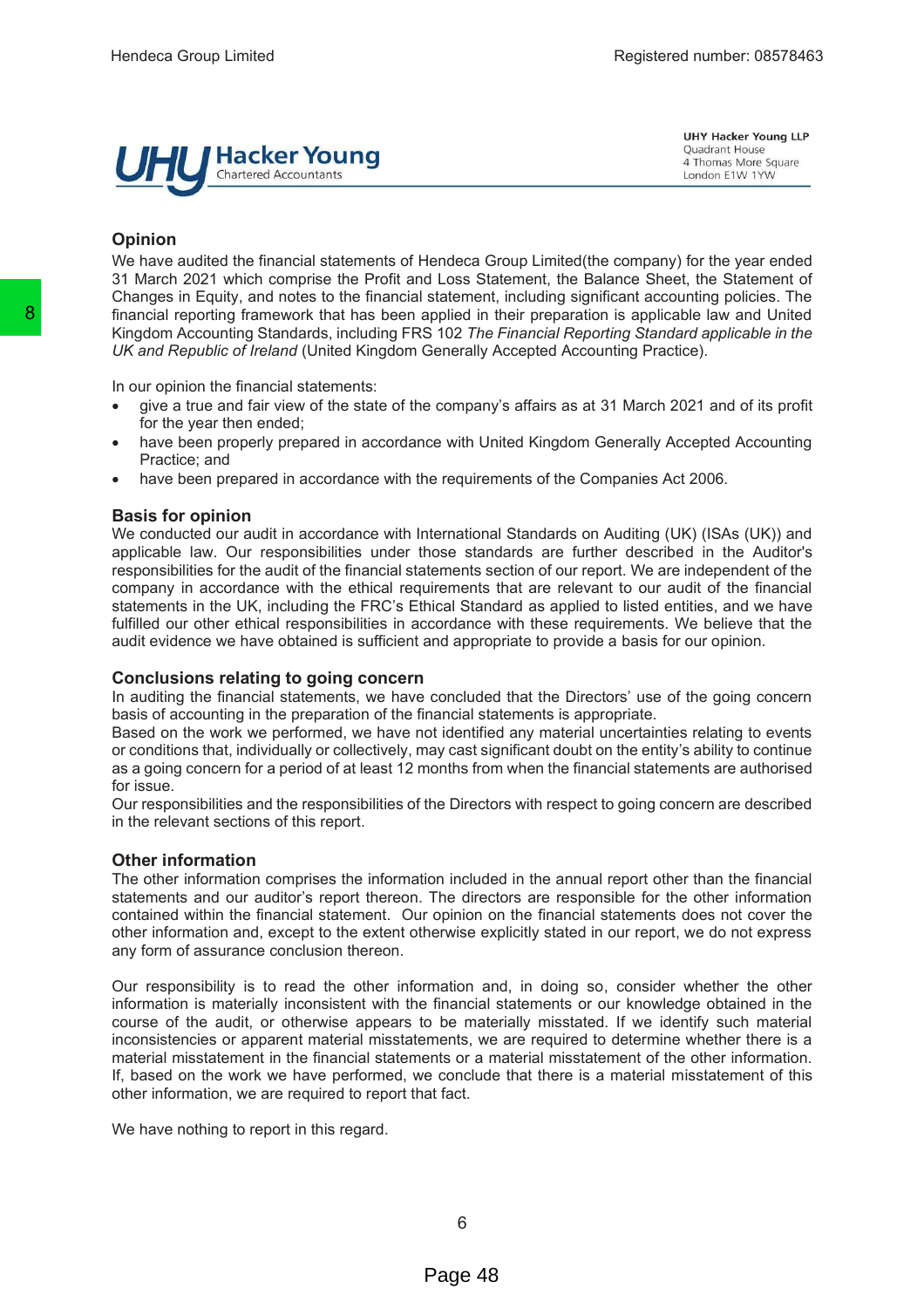

**UHY Hacker Young LLP** Quadrant House 4 Thomas More Square London E1W 1YW

## **Opinions on other matters prescribed by the Companies Act 2006**

In our opinion, based on the work undertaken in the course of our audit:

- the information given in the directors' report for the financial year for which the financial statements are prepared is consistent with the financial statements; and
- · the directors' report have been prepared in accordance with applicable legal requirements.

### **Matters on which we are required to report by exception**

In the light of the knowledge and understanding of the company and its environment obtained in the course of the audit, we have not identified material misstatements in the directors' report. We have nothing to report in respect of the following matters where the Companies Act 2006 requires us to report to you if, in our opinion:

- adequate accounting records have not been kept, or returns adequate for our audit have not been received from branches not visited by us; or
- the financial statements are not in agreement with the accounting records and returns; or
- certain disclosures of directors' remuneration specified by law are not made; or
- we have not received all the information and explanations we require for our audit; or
- the directors were not entitled to prepare the financial statements in accordance with the small companies' regime and take advantage of the small companies' exemption in preparing the directors' report and from the requirement to prepare a strategic report.

### **Responsibilities of directors**

As explained more fully in the directors' responsibilities statement, the directors are responsible for the preparation of the financial statements and for being satisfied that they give a true and fair view, and for such internal control as the directors determine is necessary to enable the preparation of financial statements that are free from material misstatement, whether due to fraud or error.

In preparing the financial statements, the directors are responsible for assessing the group's and the parent company's ability to continue as a going concern, disclosing, as applicable, matters related to going concern and using the going concern basis of accounting unless the directors either intend to liquidate the group or the parent company or to cease operations, or have no realistic alternative but to do so.

### **Auditor's responsibilities for the audit of the financial statements**

Our objectives are to obtain reasonable assurance about whether the financial statements as a whole are free from material misstatement, whether due to fraud or error, and to issue an auditor's report that includes our opinion. Reasonable assurance is a high level of assurance, but is not a guarantee that an audit conducted in accordance with ISAs (UK) will always detect a material misstatement when it exists. Misstatements can arise from fraud or error and are considered material if, individually or in the aggregate, they could reasonably be expected to influence the economic decisions of users taken on the basis of these financial statements. with the financial sattements; and<br>
indication accordance with applicable legal requirements.<br> **Bord by exception**<br> **port by exception**<br> **port by exception**<br> **port by exception**<br> **port by exception**<br> **atternal is the direc** 

Irregularities, including fraud, are instances of non-compliance with laws and regulations. We design procedures in line with our responsibilities, outlined above, to detect material misstatements in respect of irregularities, including fraud. The extent to which our procedures are capable of detecting irregularities, including fraud is detailed below:

Based on our understanding of the company and the industry in which it operates, we identified that the principal risks of non-compliance with laws and regulations related to the acts by the company, which were contrary to applicable laws and regulations including fraud, and we considered the extent to which non-compliance might have a material effect on the financial statements. We also considered those laws and regulations that have a direct impact on the preparation of the financial statements such as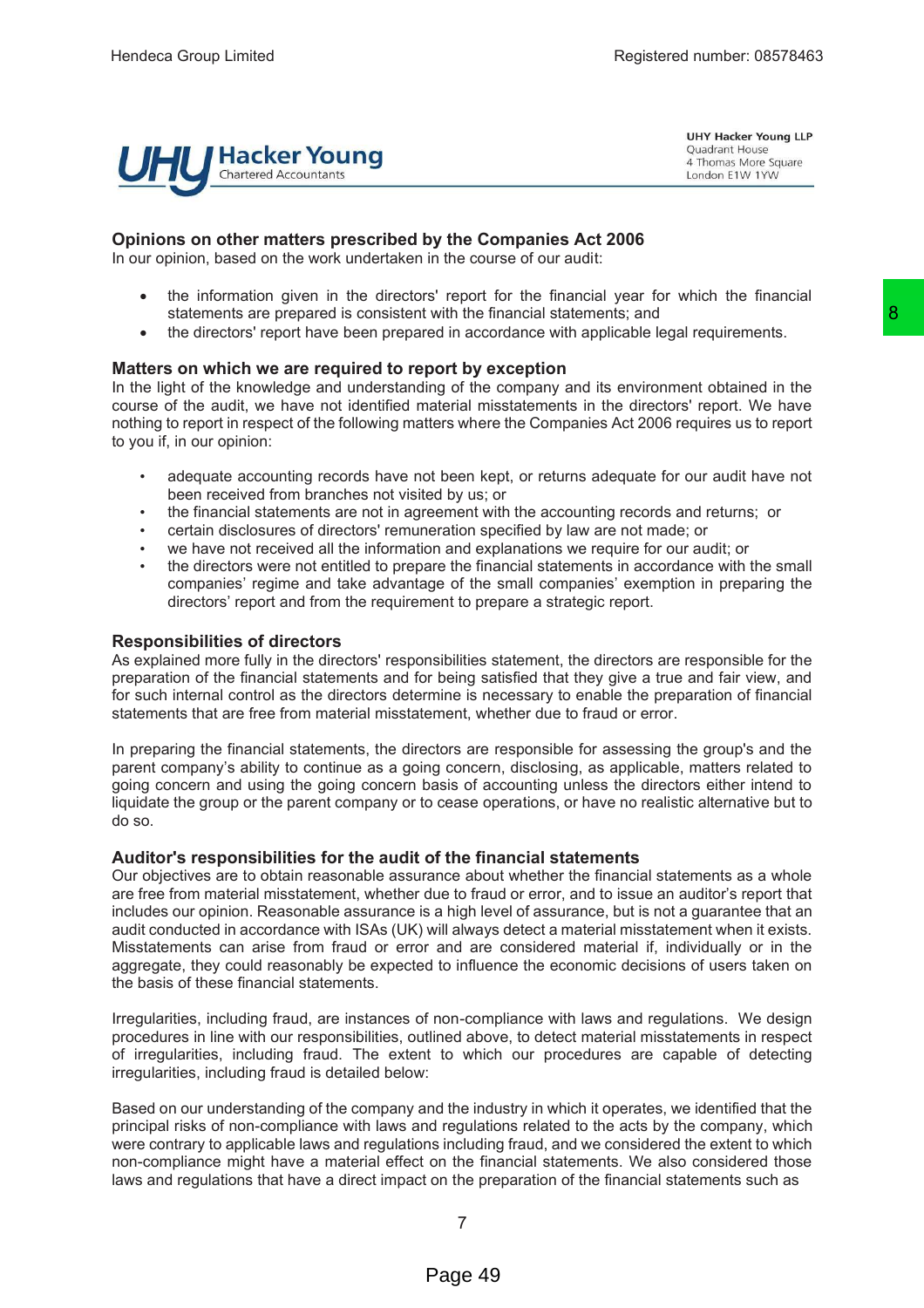

**UHY Hacker Young LLP** Quadrant House 4 Thomas More Square London E1W 1YW

the Companies Act 2006. We evaluated management's incentives and opportunities for fraudulent manipulation of the financial statements (including the risk of override of controls), and determined that the principal risks were related to inflated revenue and profit.

Audit procedures performed included: review of the financial statement disclosures to underlying supporting documentation, enquiries of management and review of internal reports in so far as they related to the financial statements, and testing of journals and evaluating whether there was evidence of bias by the Directors that represented a risk of material misstatement due to fraud.

There are inherent limitations in the audit procedures described above and the further removed noncompliance with laws and regulations is from the events and transactions reflected in the financial statements, the less likely we would become aware of it. Also, the risk of not detecting a material misstatement due to fraud is higher than the risk of not detecting one resulting from error, as fraud may involve deliberate concealment by, for example, forgery or intentional misrepresentations, or through collusion.

A further description of our responsibilities for the audit of the financial statements is located on the Financial Reporting Council's website at: http://www.frc.org.uk/auditorsresponsibilities. This description forms part of our auditor's report.

### **Use of our report**

This report is made solely to the company's members, as a body, in accordance with Chapter 3 of Part 16 of the Companies Act 2006. Our audit work has been undertaken so that we might state to the company's members those matters we are required to state to them in an auditor's report and for no other purpose. To the fullest extent permitted by law, we do not accept or assume responsibility to anyone other than the company and the company's members as a body, for our audit work, for this report, or for the opinions we have formed. **B**<br>And procedures performed included: review of the final<br>supporting documentation, enquiries of management are<br>related to the financial statements, and testing of journal<br>of others of the state of the precisions in the

**Jessica Moorghen (Senior Statutory Auditor) For and on behalf of UHY Hacker Young LLP**

Chartered Accountants Statutory Auditor Quadrant House 4 Thomas More Square London E1W 1YW

Date: 30 September 2021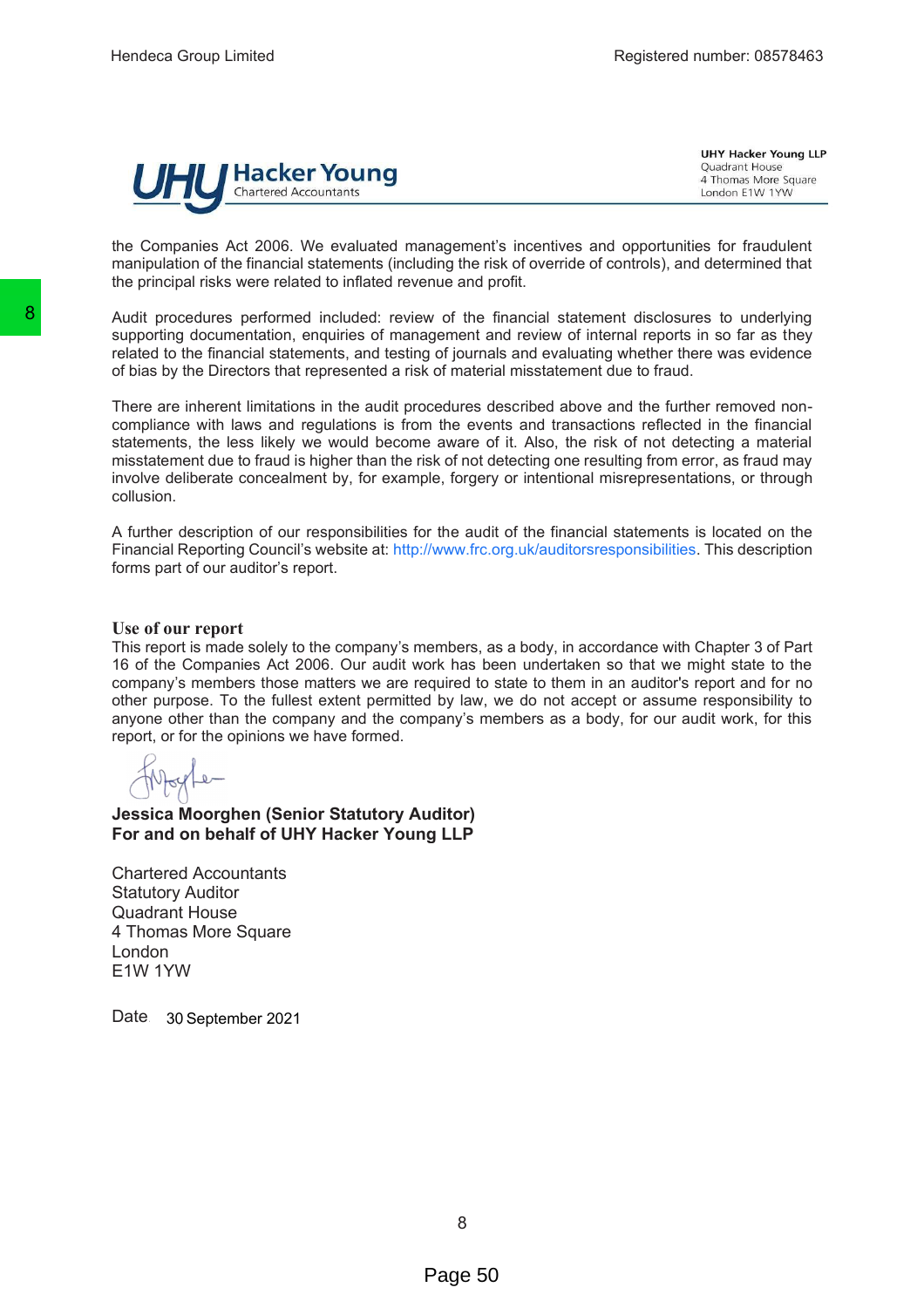## **Hendeca Group Limited Profit and Loss Account for the year ended 31 March 2021**

|                                               | Note             | 2021        | 2020          |   |
|-----------------------------------------------|------------------|-------------|---------------|---|
|                                               |                  | £           | £             |   |
| <b>Turnover</b>                               |                  | 1,807,639   | 2,224,905     | 8 |
| Cost of sales                                 | $\sqrt{5}$       | (1,052,890) | (1, 563, 332) |   |
| <b>Gross profit</b>                           |                  | 754,749     | 661,573       |   |
| Administrative expenses                       |                  | (277, 152)  | (194, 226)    |   |
| <b>Operating profit</b>                       |                  | 477,597     | 467,347       |   |
| Interest payable and receivable               | $\,8\,$          | (550)       | (1,251)       |   |
| Profit on ordinary activities before taxation | $\overline{7}$   | 477,047     | 466,096       |   |
| Tax on Profit on ordinary activities          | $\boldsymbol{9}$ | (90, 634)   | (88, 559)     |   |
| Profit for the financial year                 |                  | 386,413     | 377,537       |   |
|                                               |                  |             |               |   |
|                                               |                  |             |               |   |
| $\boldsymbol{9}$                              |                  |             |               |   |
| Page 51                                       |                  |             |               |   |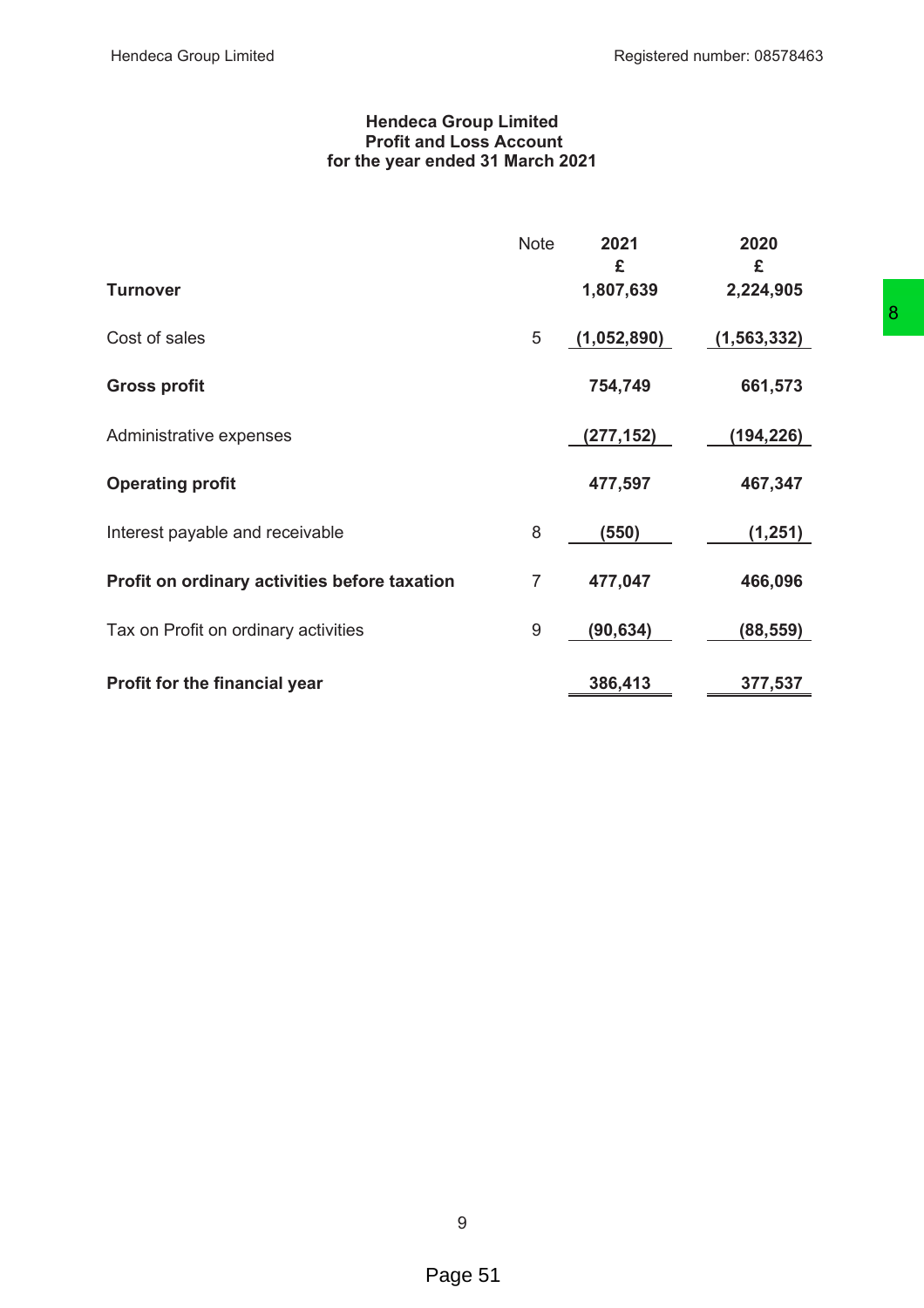# **Hendeca Group Limited Balance Sheet as at 31 March 2021**

|                                                                                                                                                                                                                                                                                                                                                             | 2021       |                    |            | 2020               |
|-------------------------------------------------------------------------------------------------------------------------------------------------------------------------------------------------------------------------------------------------------------------------------------------------------------------------------------------------------------|------------|--------------------|------------|--------------------|
| <b>Current Assets</b>                                                                                                                                                                                                                                                                                                                                       | £          | £                  | £          |                    |
| <b>Debtors</b>                                                                                                                                                                                                                                                                                                                                              | 447,424    |                    | 237,698    |                    |
| Cash at bank and in hand                                                                                                                                                                                                                                                                                                                                    | 554,549    |                    | 703,110    |                    |
|                                                                                                                                                                                                                                                                                                                                                             |            | 1,001,973          |            | 940,808            |
| Creditors: amounts falling due                                                                                                                                                                                                                                                                                                                              | (350, 631) |                    | (275, 879) |                    |
| within one year                                                                                                                                                                                                                                                                                                                                             |            | (350, 631)         |            | (275, 879)         |
| <b>Net current assets</b>                                                                                                                                                                                                                                                                                                                                   |            | 651,342            |            | 664,929            |
| <b>Net assets</b>                                                                                                                                                                                                                                                                                                                                           |            | 651,342            |            | 664,929            |
| <b>Capital and Reserves</b>                                                                                                                                                                                                                                                                                                                                 |            |                    |            |                    |
| Called up equity and share<br>capital                                                                                                                                                                                                                                                                                                                       |            | 1                  |            |                    |
| Non-distributable reserve<br>Profit and loss account                                                                                                                                                                                                                                                                                                        |            | 220,717<br>430,624 |            | 220,717<br>444,211 |
|                                                                                                                                                                                                                                                                                                                                                             |            | 651,342            |            | 664,929            |
| The company's financial statements have been prepared in accordance with the provisi<br>applicable to companies subject to small companies' regime.<br>The financial statements were approved by the Board of Directors on 28 September 20<br>Signed on behalf of the board of directors by Lynne Hobbs<br>Lynnethalls<br>Company Registration no: 08578463 |            |                    |            |                    |
|                                                                                                                                                                                                                                                                                                                                                             |            |                    |            |                    |
|                                                                                                                                                                                                                                                                                                                                                             | 10         |                    |            |                    |
|                                                                                                                                                                                                                                                                                                                                                             |            |                    |            |                    |

Company Registration no: 08578463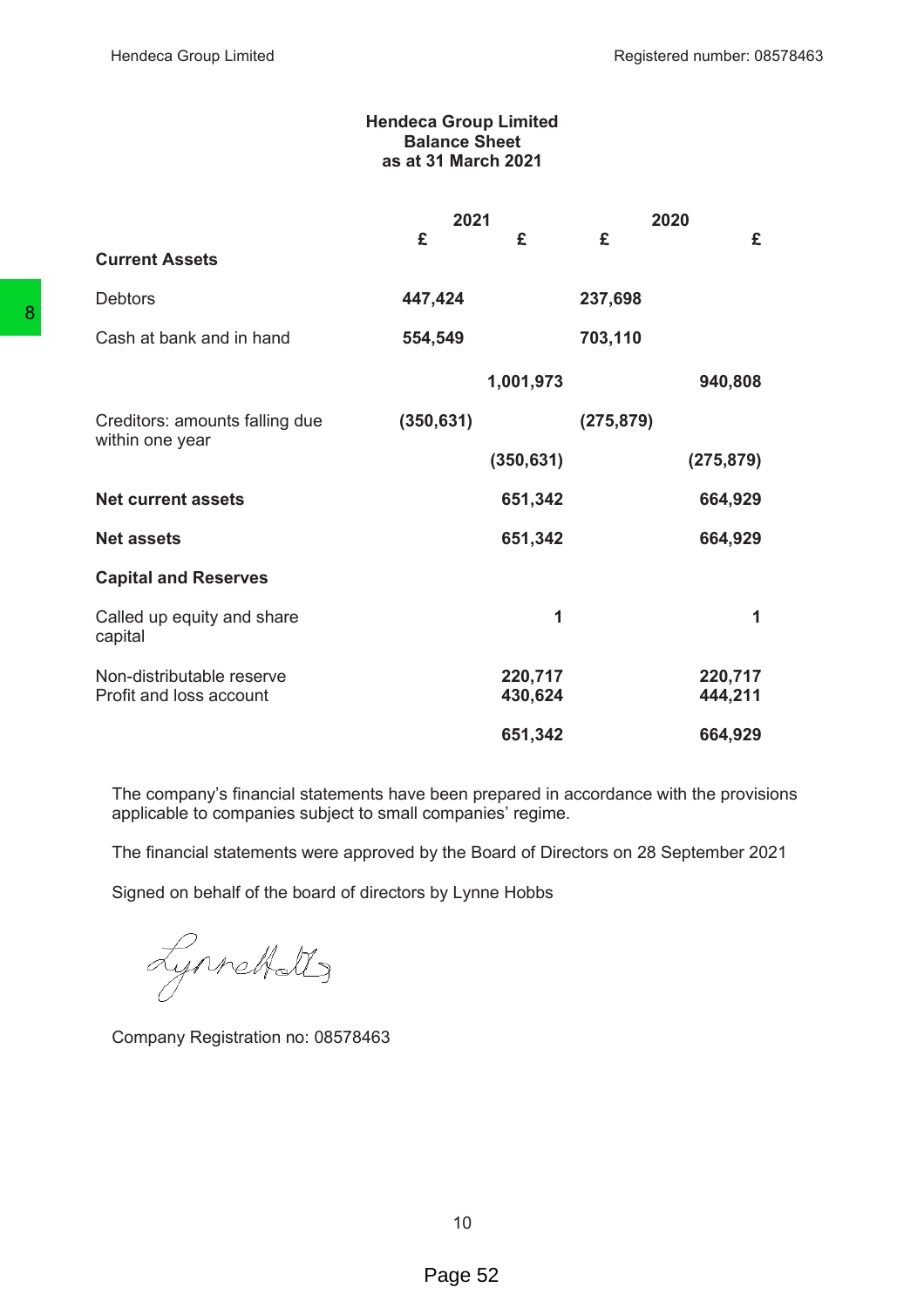## **Hendeca Group Limited Statement of Changes in Equity for the year ended 31 March 2021**

|                                                       | <b>Share</b><br><b>Capital</b> | <b>Non</b><br>distributable<br>reserve | <b>Profit</b><br>and loss<br><b>Account</b> | <b>Total</b> |
|-------------------------------------------------------|--------------------------------|----------------------------------------|---------------------------------------------|--------------|
|                                                       | £                              | £                                      | £                                           | £            |
| At 31 March 2018                                      | 1                              | 220,717                                | 13,886                                      | 234,604      |
| Profit and total comprehensive income<br>for the year |                                |                                        | 552,787                                     | 552,787      |
| Issue of shares                                       |                                |                                        |                                             |              |
| Dividends agreed for the year 17/18                   |                                |                                        |                                             |              |
| At 31 March 2019                                      | 1                              | 220,717                                | 566,674                                     | 787,392      |
| Profit and total comprehensive income<br>for the year |                                |                                        | 377,537                                     | 377,537      |
| Issue of shares                                       |                                |                                        |                                             |              |
| Dividends paid in respect of the year<br>18/19        |                                |                                        | (500,000)                                   | (500,000)    |
| At 31 March 2020                                      | 1                              | 220,717                                | 444,211                                     | 664,929      |
| Profit and total comprehensive income<br>for the year |                                |                                        | 386,413                                     | 386,413      |
| Issue of shares                                       |                                |                                        |                                             |              |
| Dividends paid in respect of the year<br>19/20        |                                |                                        | (400,000)                                   | (400,000)    |
| Group tax relief                                      |                                |                                        |                                             |              |
| At 31 March 2021                                      | 1                              | 220,717                                | 430,624                                     | 651,342      |
|                                                       |                                |                                        |                                             |              |
|                                                       |                                |                                        |                                             |              |
|                                                       |                                |                                        |                                             |              |
|                                                       |                                |                                        |                                             |              |
|                                                       |                                |                                        |                                             |              |
|                                                       |                                |                                        |                                             |              |
|                                                       |                                |                                        |                                             |              |
|                                                       | 11                             |                                        |                                             |              |
|                                                       |                                |                                        |                                             |              |
|                                                       | Page 53                        |                                        |                                             |              |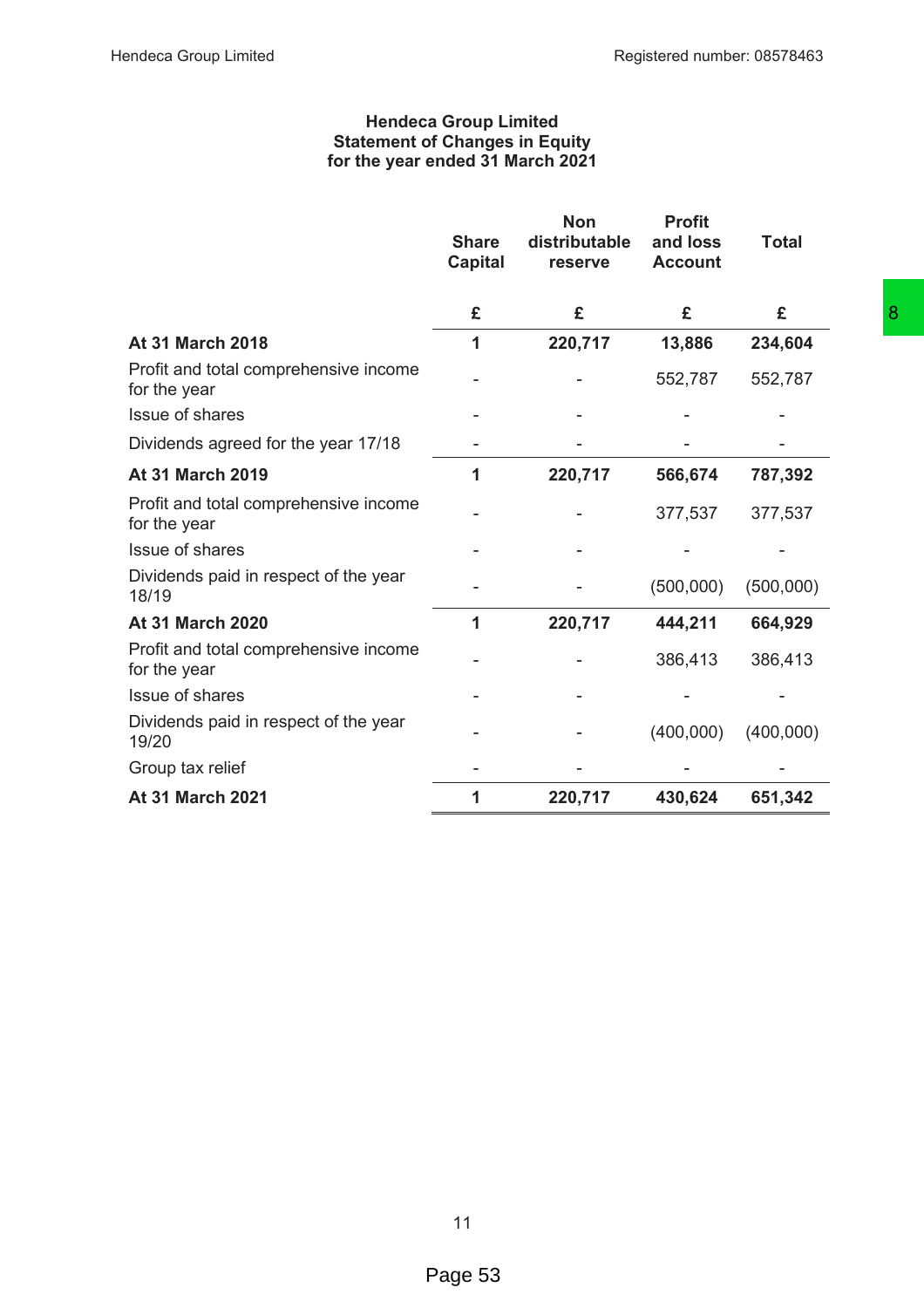## **1. Company Information**

Hendeca Group Limited is a private Company, limited by shares, domiciled in England and Wales, Company Registration no: 08578463. The registered office is Woodhatch Place, 11 Cockshot Hill, Reigate, Surrey, RH2 8EF.

# **2. Basis of preparation**

The financial statements have been prepared in accordance with applicable United Kingdom accounting standards, including Financial Reporting Standard 102 Section 1A Small Entities, and with the Companies Act 2006. There have been no material departures from this standard.

The financial statements have been prepared on the historical cost basis.

The Financial Statements are presented in Sterling (£).

## **2.1 Going Concern**

Hendeca Group Limited has considerable financial resources together with contracts and new business opportunities across a range of business areas. Therefore, the directors believe that Hendeca Group Limited is well placed to manage its business risks successfully.

These contracts have not been impacted by the change in circumstances resulting from the Government's response to the COVID-19 outbreak, and the directors do not expect this to change in the future. The directors will continue to monitor and respond accordingly to the ever-changing implications of COVID-19 and the Government's response to the situation, but currently do not see this having a long-term adverse impact on the company. **2. Basis of preparation**<br>
The financial statements have been prepared in accounting standards; including Financial Reporting and with the Companies Act 2006. There have been<br>
The financial statements have been prepared on

After reviewing Hendeca Group Limited forecast and projections, the directors have a reasonable expectation that Hendeca Group Limited has adequate resources to continue in operational existence for the foreseeable future.

Based on the circumstances described above, the financial statements are prepared on the assumption that the entity is a going concern.

## **3. Accounting Policies**

## **3.1 Turnover**

The turnover shown in the profit and loss account represents revenue earned during the year, exclusive of VAT.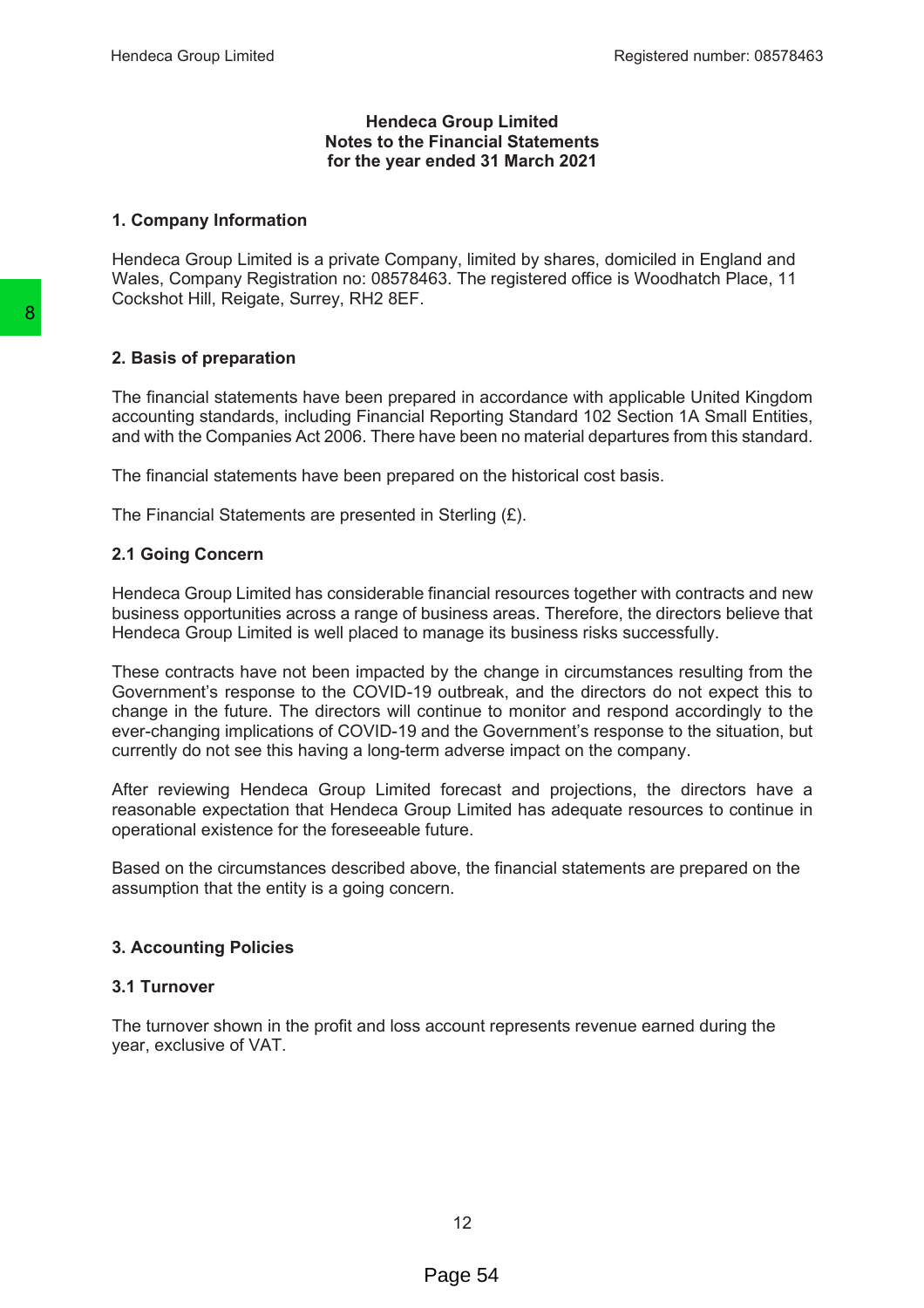## **3.2 Recognition of income and expenditure**

Revenue (income) from the sale of goods and provision of services is recognised when Hendeca Group Limited transfers the goods or completes the delivery of a service.

Expenses in relation to services received (including services provided by employees) are recorded as expenditure when the services are received rather than when payments are made.

Interest receivable on investments and payable on borrowings is accounted for respectively as income and expenditure on the basis of the effective interest rate for the relevant financial instrument rather than the cash flows fixed or determined by the contract.

## **3.3 Debtors**

Short-term debtors are measured at transaction price, less any impairment.

## **3.4 Creditors**

Creditors are measured at transaction price, less any impairment.

### **3.5 Cash and cash equivalents**

Cash is represented by cash in hand and deposits with financial intuitions repayable without penalty on notice of not more than 24 hours. Cash equivalents are highly liquid investments that mature in no more than three months from the date of acquisition and that are readily convertible to known amounts of cash with insignificant risk of change in value.

### **3.6 Non Distributable Reserves**

Reserves are created when a company sets aside specific amounts for future policy purposes or to cover contingencies. These reserves are created by appropriating amounts out of the Profit and Loss Account in the Statement of changes in Equity.

The Company has been able to claim group tax relief due to the surrender of losses from another company within the Surrey County Council group of companies. These losses have been deducted from the company's total profits, reducing the amount of corporation tax payable. d (including services provided by employees) are<br>ces are received rather than when payments are<br>ayable on borrowings is accounted for respectively<br>the effective interest rate for the relevant financial<br>lows fixed or determ

The Company is taking a prudent approach and is treating this tax relief benefit as a nondistributable reserve since it may be reviewed by HMRC within 3 years of the claim. The reserve will be held for a period of three years with the treatment reviewed annually.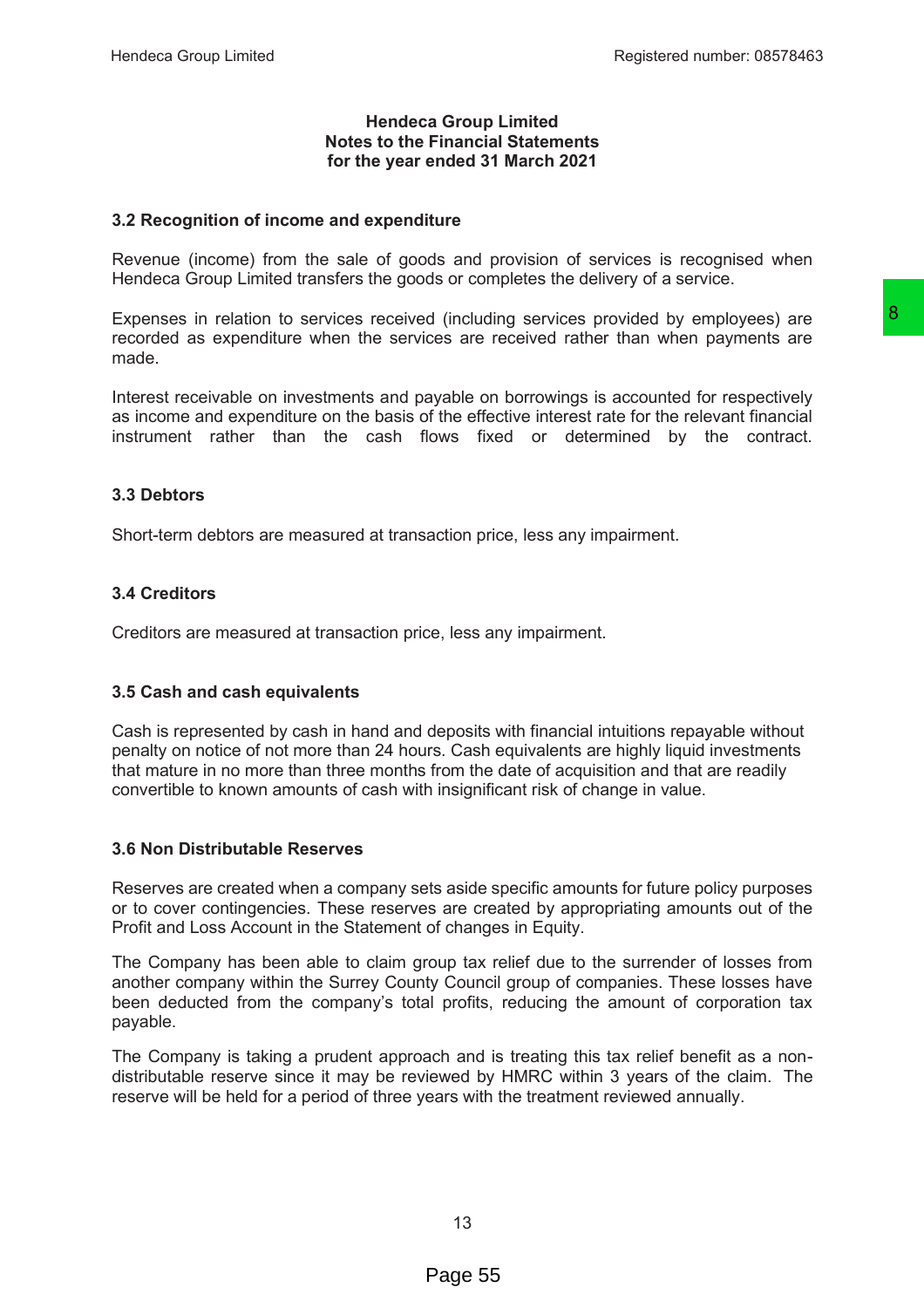## **4. Taxation**

Current tax assets and liabilities are measured at the amount expected to be recovered from or paid to the tax authorities. The tax rates and tax laws used to calculate the amount are those enacted by the reporting date.

## **5. Cost of Sales and Staff Costs**

| 8 |                                                                                                                                                                                                                                                                                                    |                                                    |                                                      |
|---|----------------------------------------------------------------------------------------------------------------------------------------------------------------------------------------------------------------------------------------------------------------------------------------------------|----------------------------------------------------|------------------------------------------------------|
|   | Deferred tax is recognised in respect of all timing differences at the reporting date, except as<br>otherwise indicated.                                                                                                                                                                           |                                                    |                                                      |
|   | Deferred tax assets are only recognised to the extent that it is probable that they will be<br>recovered against the reversal of deferred tax liabilities or other future taxable profits.                                                                                                         |                                                    |                                                      |
|   | A deferred tax liability or asset is recognised for the additional tax that will be incurred or<br>deductible in the future based on assets and liabilities that are recognised in a business<br>combination.                                                                                      |                                                    |                                                      |
|   | Deferred tax is calculated using the tax rates and laws that have been enacted by the<br>reporting date that are expected to apply to the reversal of the timing difference.                                                                                                                       |                                                    |                                                      |
|   | 5. Cost of Sales and Staff Costs                                                                                                                                                                                                                                                                   |                                                    |                                                      |
|   |                                                                                                                                                                                                                                                                                                    | 2021<br>£                                          | 2020<br>£                                            |
|   | Cost of Sales before staff costs<br><b>Wages and Salaries</b><br><b>Social Security Costs</b><br><b>Pension Costs</b>                                                                                                                                                                              | 629,446<br>394,211<br>24,003<br>5,230<br>1,052,890 | 1,183,108<br>354,055<br>21,148<br>5,021<br>1,563,332 |
|   | Hendeca Group has one full time employee and two part time employees, whom are enrolled<br>in a National Employment Savings Trust (NEST) pension scheme. Contributions payable are<br>recognised in the profit and loss account when due. All other employees are engaged on a<br>part-time basis. |                                                    |                                                      |
|   | 6. Average number of Employees                                                                                                                                                                                                                                                                     |                                                    |                                                      |
|   | During 20/21 the average number of employees was 54 (4 full time employees and 50 who<br>receive a monthly retainer). In 19/20 this was 53 (3 full time employees and 50 who receive<br>a monthly retainer).                                                                                       |                                                    |                                                      |
|   |                                                                                                                                                                                                                                                                                                    |                                                    |                                                      |
|   |                                                                                                                                                                                                                                                                                                    |                                                    |                                                      |
|   |                                                                                                                                                                                                                                                                                                    |                                                    |                                                      |
|   | 14                                                                                                                                                                                                                                                                                                 |                                                    |                                                      |
|   |                                                                                                                                                                                                                                                                                                    |                                                    |                                                      |

## **6. Average number of Employees**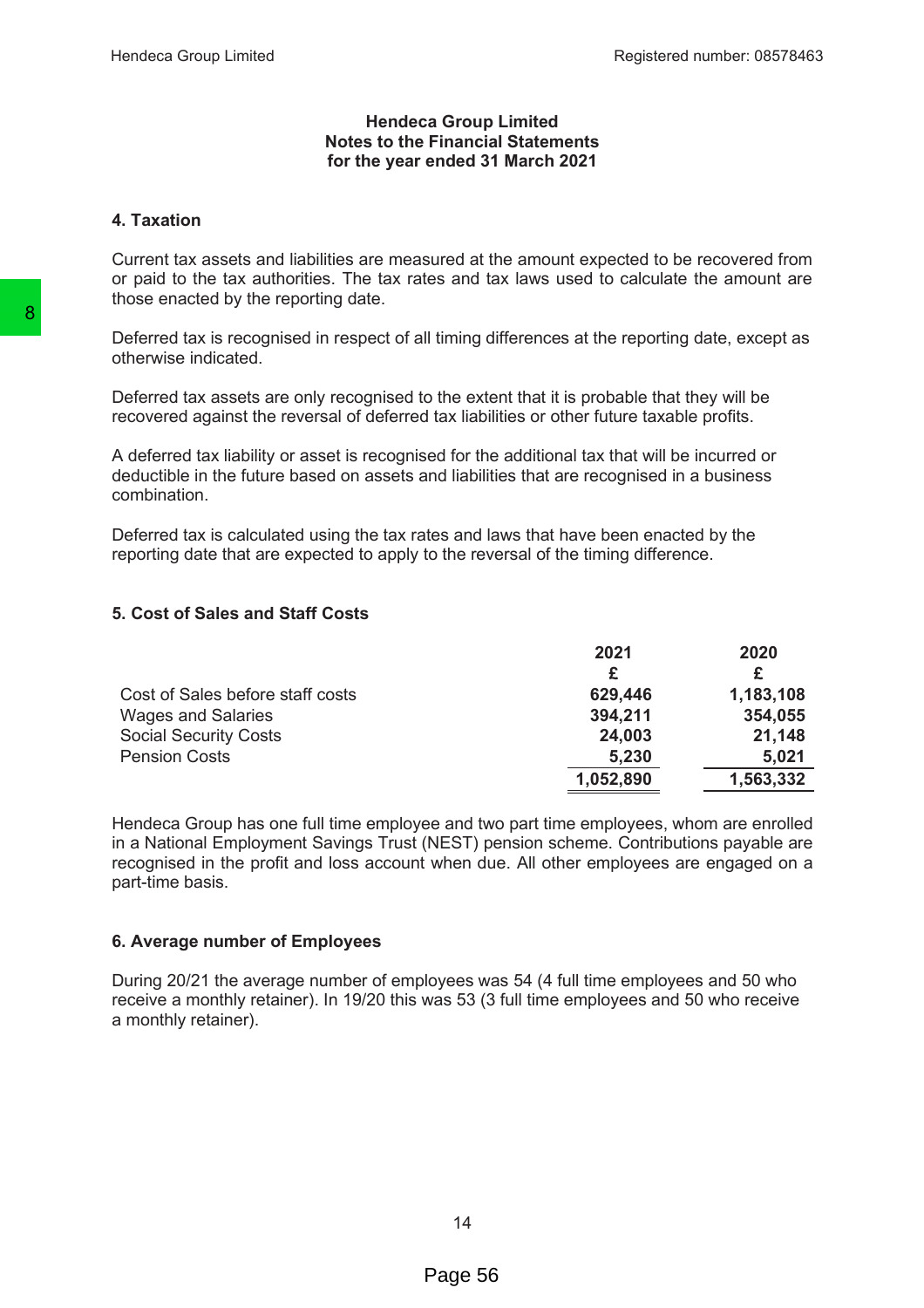# **7. Profit on ordinary activities before taxation**

The profit on ordinary activities before taxation is stated after:

|                                | 2021   | 2020   |
|--------------------------------|--------|--------|
|                                |        |        |
| <b>Audit Fees</b>              | 12,500 | 12,500 |
| <b>Tax Compliance services</b> | 1,800  | 1,800  |
|                                | 14,300 | 14,300 |

## **8. Interest Payable and Receivable**

|                  | 2021           | 2020 |
|------------------|----------------|------|
|                  |                |      |
| Interest payable | $\blacksquare$ | 996  |
| Bank charges     | 550            | 255  |
|                  | 550            | ,251 |

# **9. Taxation**

| Auditor's Remuneration and Tax fees:                                                                     |                 |                 |
|----------------------------------------------------------------------------------------------------------|-----------------|-----------------|
|                                                                                                          | 2021            | 2020            |
|                                                                                                          | £               | £               |
| <b>Audit Fees</b><br><b>Tax Compliance services</b>                                                      | 12,500<br>1,800 | 12,500<br>1,800 |
|                                                                                                          | 14,300          | 14,300          |
|                                                                                                          |                 |                 |
| 3. Interest Payable and Receivable                                                                       |                 |                 |
|                                                                                                          | 2021            | 2020            |
|                                                                                                          | £               | £               |
| Interest payable<br><b>Bank charges</b>                                                                  | 550             | 996<br>255      |
|                                                                                                          | 550             | 1,251           |
|                                                                                                          |                 |                 |
| <b>J. Taxation</b>                                                                                       |                 |                 |
| The tax charge on the profit on ordinary activities for this year was as follows:                        |                 |                 |
|                                                                                                          |                 |                 |
|                                                                                                          | 2021            | 2020            |
|                                                                                                          | £               | £               |
| <b>UK Corporation Tax</b>                                                                                | 90,634          | 88,559          |
| Tax on profit on ordinary activities                                                                     | 90,634          | 88,559          |
| Profit on ordinary activities before taxation                                                            | 477,047         | 466,096         |
|                                                                                                          |                 |                 |
| Rate of tax for year<br>Profit on ordinary activities before taxation                                    | 19%             | 19%             |
| multiplied by the rate of tax for year                                                                   | 90,639          | 88,558          |
|                                                                                                          |                 |                 |
| Expenses not deductible to tax purposes                                                                  |                 | 7               |
| Adjust closing deferred tax to average rate of 19%<br>Adjust opening deferred tax to average rate of 19% |                 |                 |
| Adjustments in respect of prior years                                                                    | 57              | (5)<br>44       |
| Deferred tax not recognised                                                                              | (62)            | (44)            |
| Other adjustments<br>Current tax charge                                                                  | 90,634          | (1)<br>88,559   |